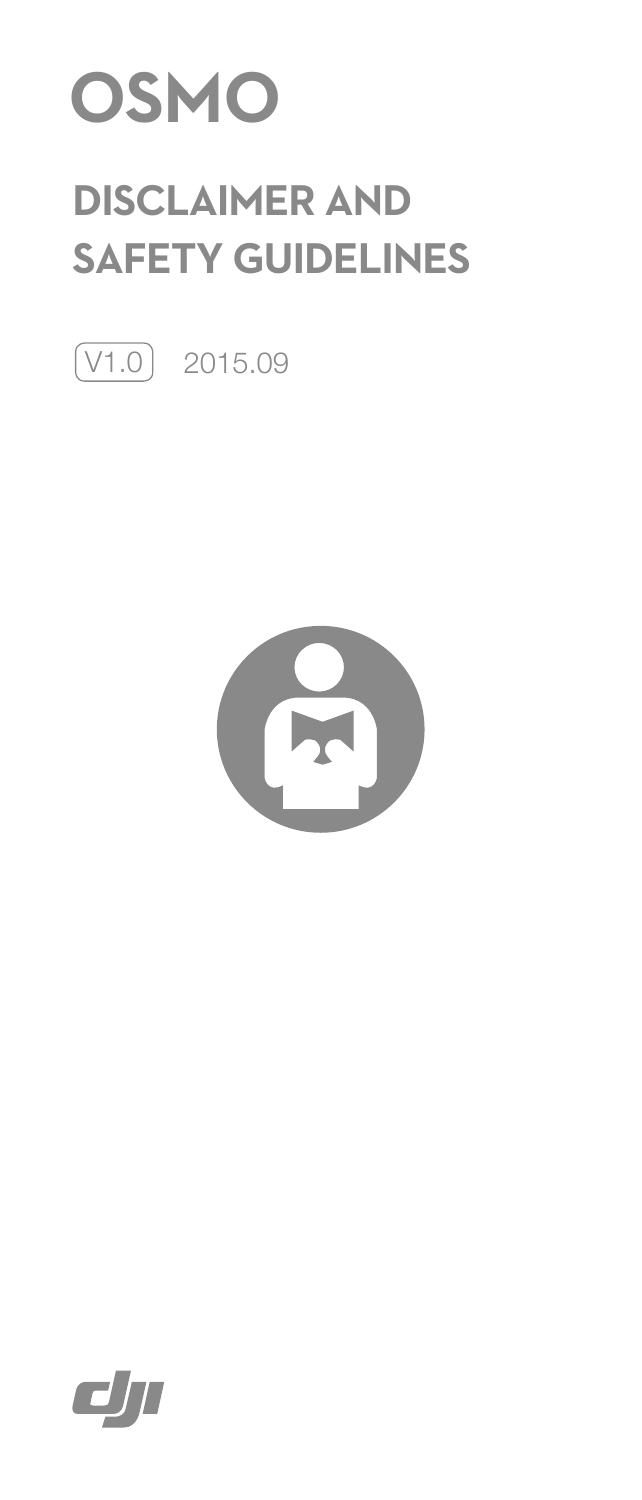## **Disclaimer and Warning**

Congratulations on purchasing your new DJI product. The information in this document affects your safety and your legal rights and responsibilities. Read this entire document carefully to ensure proper configuration before use. Failure to read and follow instructions and warnings in this document may result in serious injury to yourself or others, damage to your DJI product, or damage to other objects in the vicinity. This document and all other collateral documents are subject to change at the sole discretion of DJI. For upto-date product information, visit http://www. dji.com and click on the product page for this product.

By using this product, you hereby signify that you have read this disclaimer and warning carefully and that you understand and agree to abide by the terms and conditions herein. You agree that you are solely responsible for your own conduct while using this product, and for any consequences thereof. You agree to use this product only for purposes that are proper and in accordance with all applicable laws, rules, and regulations, and all terms, precautions, practices, policies and guidelines DJI has made and may make available.

DJI accepts no liability for damage, injury or any legal responsibility incurred directly or indirectly from the use of this product. The user shall observe safe and lawful practices including, but not limited to, those set forth in this document.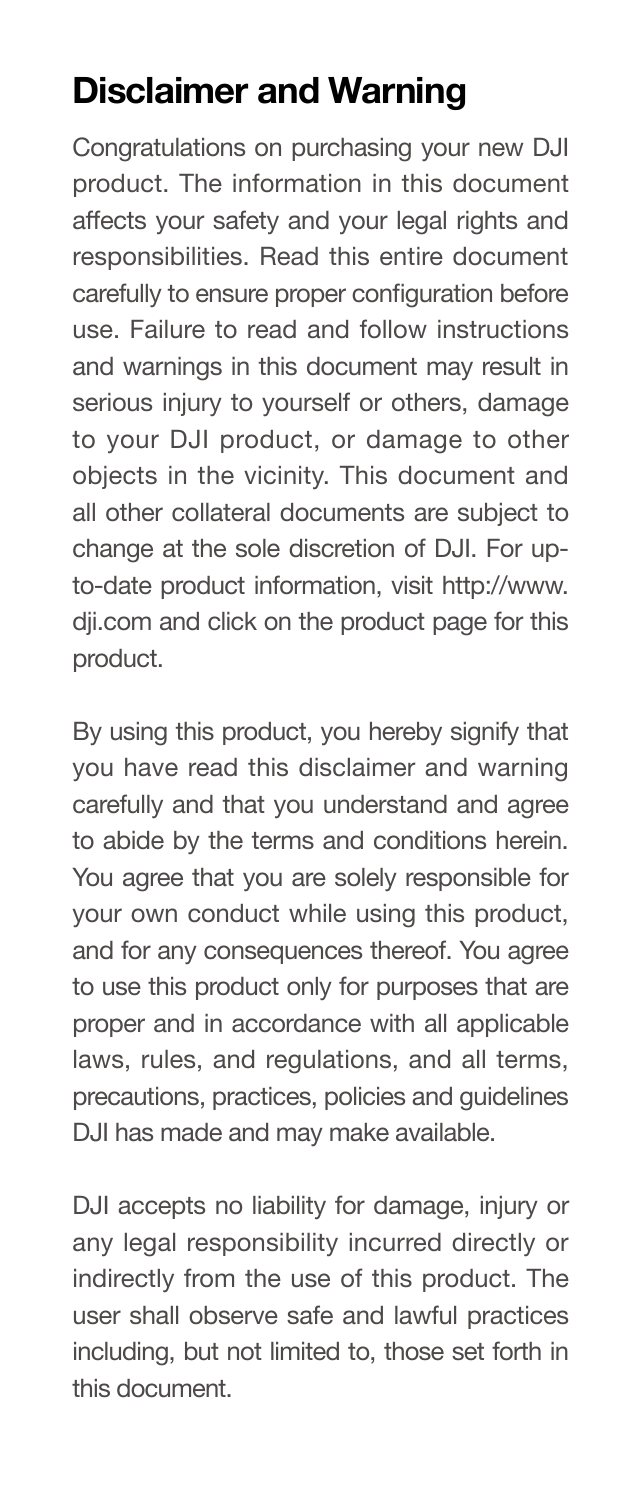## **Glossary**

The following terms are used throughout the product literature to indicate various levels of potential harm when operating this product:

**AWARNING:** Failure to properly follow procedures may result in property damage, collateral damage, and serious or superficial injury.

**CAUTION:** Failure to properly follow procedures may result in property damage and serious injury.

**NOTICE:** Failure to properly follow procedures may result in property damage, a small possiblity of injury, or no possibility of iniurv.

 $\triangle$  WARNING **Read the user manual to become familiar with the features of this product before operating. Failure to operate the product correctly can result in damage to the product, personal property, and cause serious injury.**

**This is a sophisticated product. It must be operated with caution and common sense and requires some basic mechanical ability. Failure to operate this product in a safe and responsible manner could result in injury or damage to the product or other property.** 

**This product is not intended for use by children without direct adult supervision. Do not use with incompatible components or alter this product in any way outside**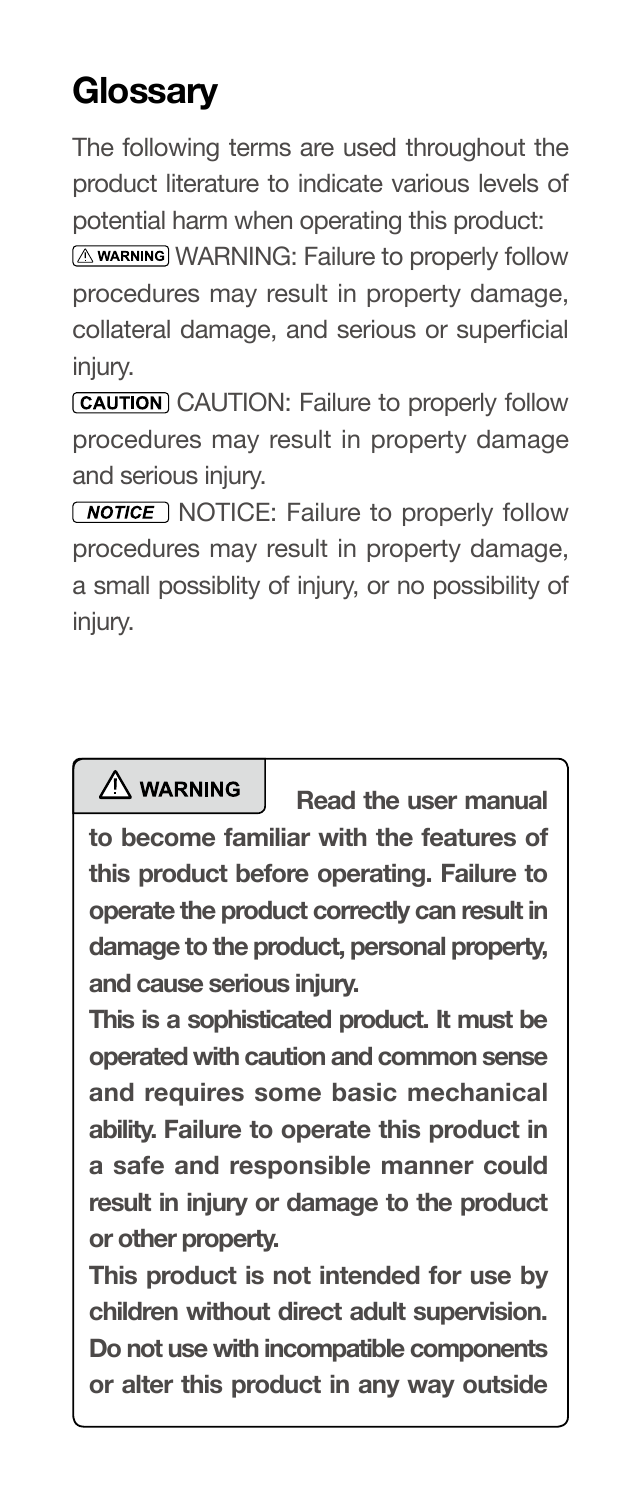**of the documents provided by SZ DJI TECHNOLOGY CO., LTD. These Safety Guidelines contain instructions for safety, operation and maintenance. It is essential to read and follow all of the instructions and warnings in the user manual, prior to assembly, setup or use, in order to operate the product correctly and avoid damage or serious injury.**

### **Before You Begin**

The following documents have been produced to help you safely operate and make full use of your Osmo:

*In the Box Osmo Disclaimer and Safety Guidelines Osmo Intelligent Battery Safety Guidelines Osmo Quick Start Guide Osmo User Manual*

Check that you have all of the included parts listed on "In the Box". Read the entire user manual and watch the tutorial videos on the product page of the official DJI website (http://www.dji.com/product/osmo). Read the Disclaimer and Warning above to understand your legal rights and responsibilities. If you have any questions or problems during the installation, maintenance or use of this product, please contact DJI or a DJI authorized dealer.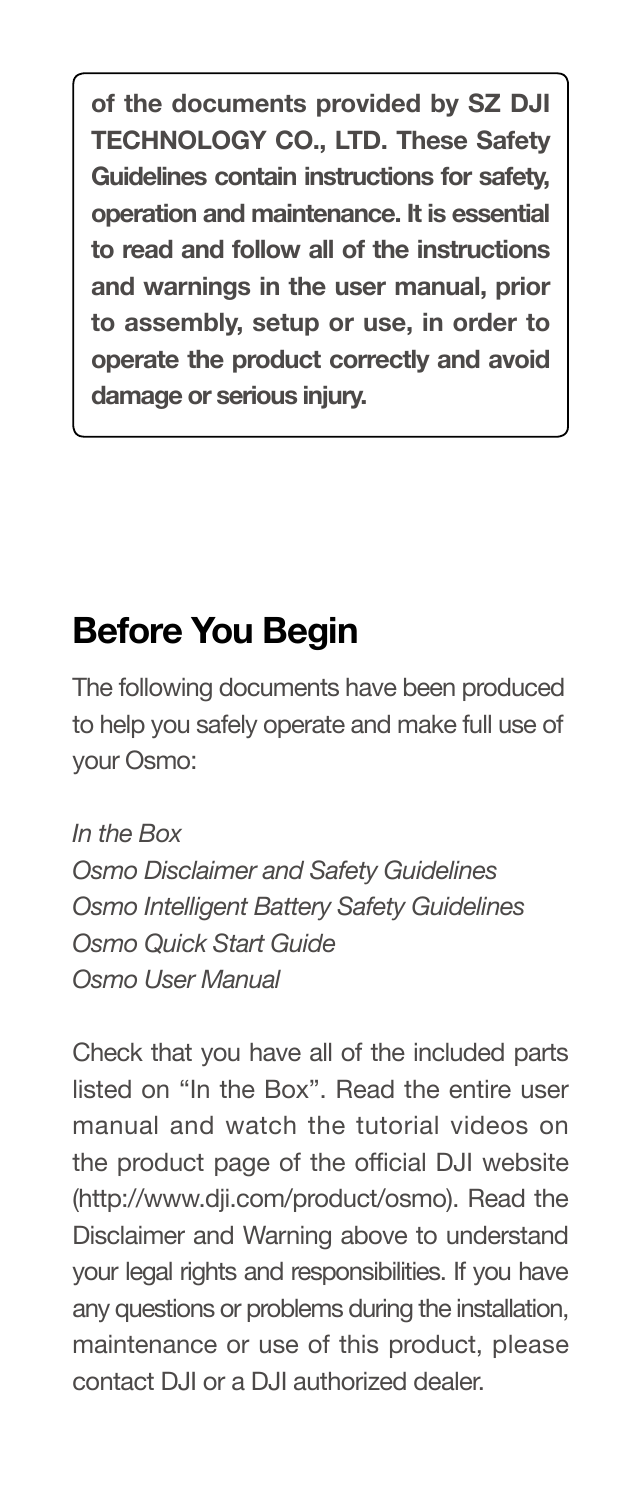#### **Install the DJI GO App**

Search "DJI GO" on the App Store or Google Play and install the app to your mobile device.



DJI GO supports iOS 8.0 (or later) and Android 4.1.2 (or later).

## **Safety Guidelines**

### $\sqrt{CAUTION}$

- 1. Intricate components inside the Osmo may be damanged upon impact and cause the gimbal to malfunction.
- 2. Ensure there is nothing obstructing the gimbal when the Osmo is powered on.
- 3. When unlocking the gimbal, be sure to unlock the tilt motor prior to unlocking the roll motor, or else the lens may become damaged.
- 4. When locking the gimbal, be sure to lock the roll motor prior to locking the tilt motor, or else the lens may become damaged.
- 5. The Osmo is not water resistant. Do not use any liquid cleansers. Only use a soft dry cloth to clean the Osmo.
- 6.Keep the Osmo away from sand and dust to safeguard the sensors in the camera and motors.

### **NOTICE**

1. Hold the Osmo still when it is powering up